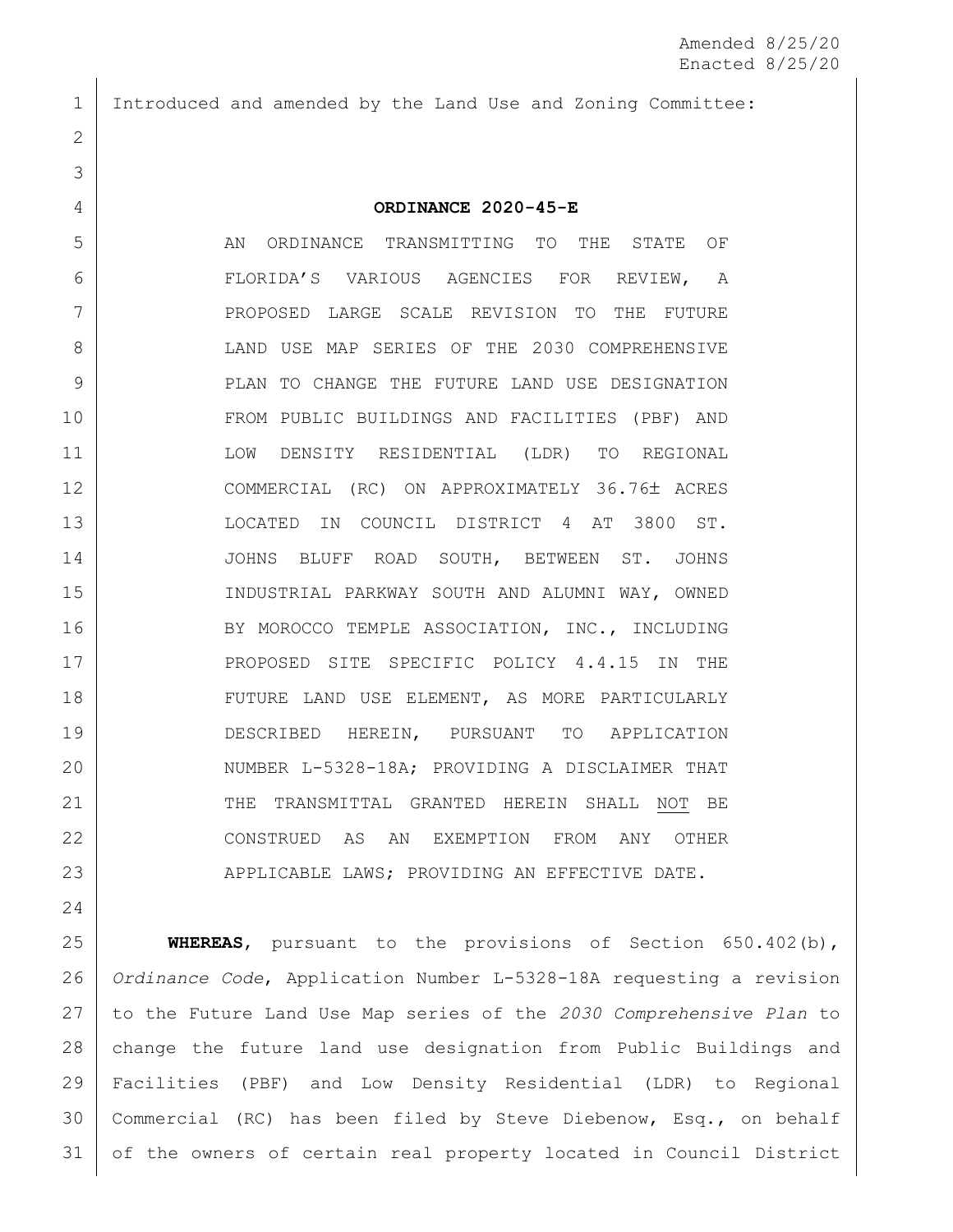Amended 8/25/20 Enacted 8/25/20

 $1 \mid 4$ , as more particularly described in Section 2; and

 **WHEREAS**, the Planning and Development Department reviewed the 3 proposed revision and application, held a public information workshop on this proposed amendment to the *2030 Comprehensive Plan*, with due public notice having been provided, and having reviewed and considered all comments received during the public workshop, has prepared a written report and rendered an advisory recommendation to the Council with respect to this proposed 9 amendment; and

10 **WHEREAS**, the Planning Commission, acting as the Local Planning 11 | Agency (LPA), held a public hearing on this proposed amendment, 12 with due public notice having been provided, reviewed and 13 considered all comments received during the public hearing and made 14 its recommendation to the City Council; and

15 **WHEREAS**, the Land Use and Zoning (LUZ) Committee held a public 16 hearing on this proposed amendment pursuant to Chapter 650, Part 4, 17 *Ordinance Code,* and having considered all written and oral comments 18 | received during the public hearing, has made its recommendation to 19 the Council; and

 **WHEREAS**, the City Council held a public hearing on this proposed amendment with public notice having been provided, pursuant to Section 163.3184(3), *Florida Statutes*, and Chapter 650, Part 4, *Ordinance Code*, and having considered all written and oral 24 | comments received during the public hearing, the recommendations of 25 the Planning and Development Department, the LPA, and the LUZ Committee, desires to transmit this proposed amendment through the 27 State's Expedited State Review Process for amendment review to the Florida Department of Economic Opportunity, as the State Land Planning Agency, the Northeast Florida Regional Council, the Florida Department of Transportation, the St. Johns River Water Management District, the Florida Department of Environmental

 $-2 -$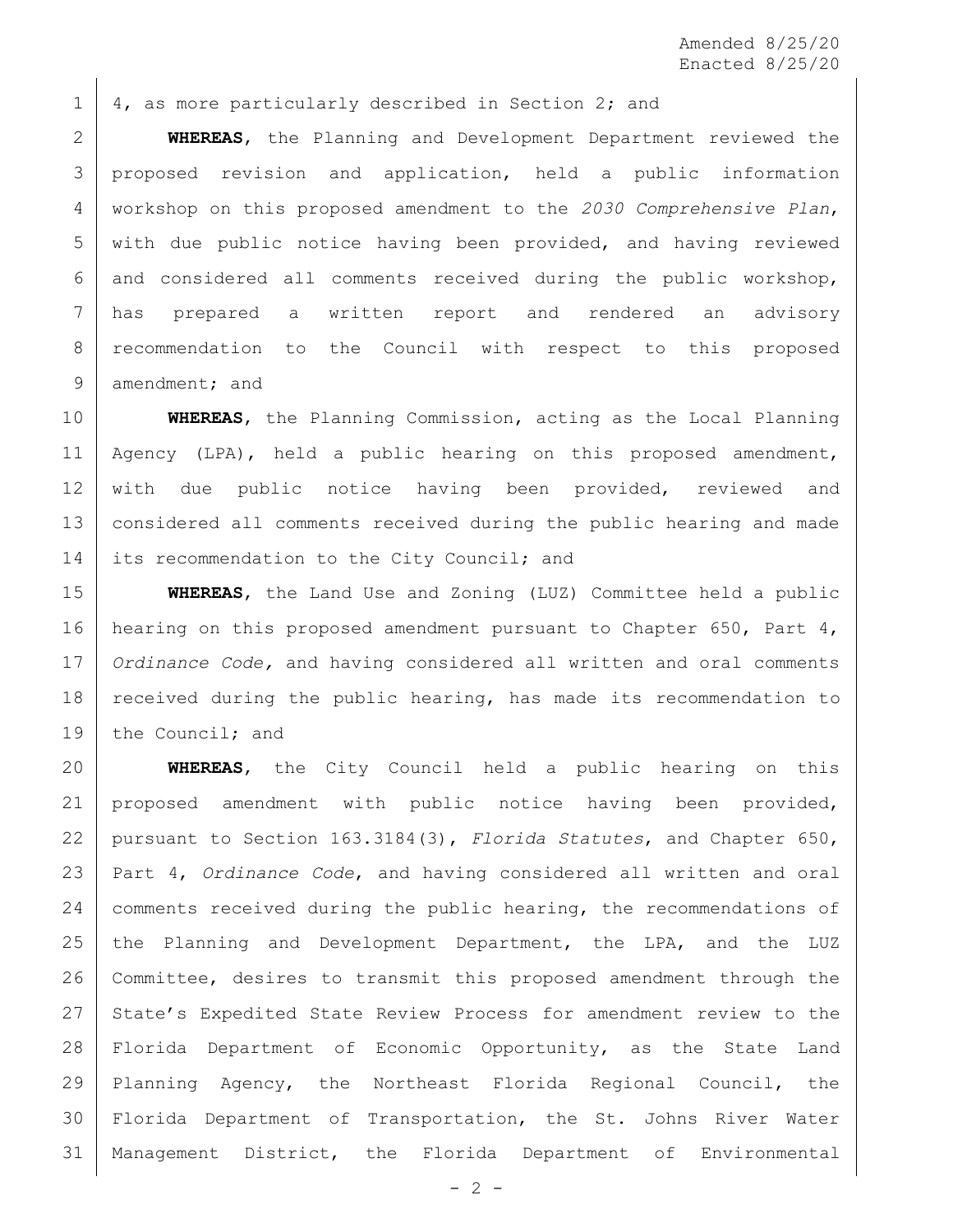1 | Protection, the Florida Fish and Wildlife Conservation Commission, 2 | the Department of State's Bureau of Historic Preservation, the Florida Department of Education, and the Department of Agriculture 4 and Consumer Services; now, therefore

**BE IT ORDAINED** by the Council of the City of Jacksonville:

 **Section 1. Purpose and Intent.** The Council hereby approves for transmittal to the various State agencies for review a proposed large scale revision to the Future Land Use Map series of the *2030 Comprehensive Plan* by changing the future land use designation from Public Buildings and Facilities (PBF) and Low Density Residential (LDR) to Regional Commercial (RC), pursuant to Application Number L-5328-18A.

 **Section 2. Subject Property Location and Description.** 14 The approximately 36.76± acres are located in Council District 4 at 3800 St. Johns Bluff Road South, between St. Johns Industrial Parkway South and Alumni Way, as more particularly described in **Exhibit 1**, dated November 29, 2018, and graphically depicted in **Exhibit 2**, both of which are **attached hereto** and incorporated 19 | herein by this reference (Subject Property).

 **Section 3. Owner and Applicant Description.** The Subject Property is owned by Morocco Temple Association, Inc. The 22 | applicant is Steve Diebenow, Esq., One Independent Drive, Suite 1200, Jacksonville, Florida 32202; (904) 301-1269.

 **Section 4. Site Specific Policy.** Proposed Future Land Use Element (FLUE) Policy 4.4.15 is included in this transmittal to the various State agencies for review, as **attached hereto** in **Revised Exhibit 3**, dated June 16, 2020.

 **Section 5. Disclaimer.** The transmittal granted herein shall **not** be construed as an exemption from any other applicable local, state, or federal laws, regulations, requirements, permits or approvals. All other applicable local, state or federal permits

- 3 -